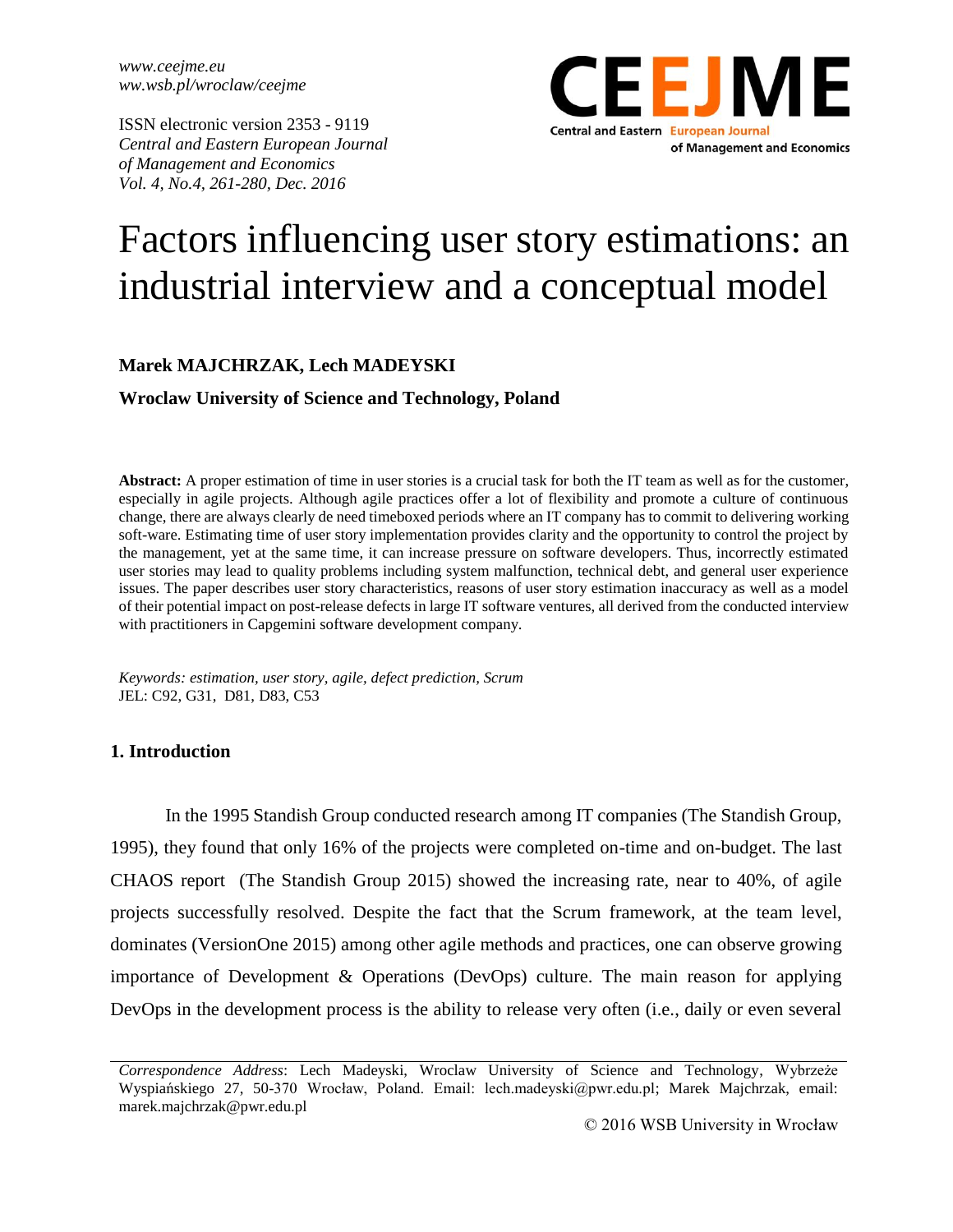times per day) (Puppet Labs and IT Revolutionary Press 2015) fully tested working software. To achieve that, especially in large IT ventures, one needs to introduce sophisticated testing as well as predictive analytics techniques (Buenen, Walgude 2016). Predictive analytics can be used to predict defect-prone software modules (e.g., classes). The aim of this paper is lay down the foundation for the novel kind of defect predictors, based on inaccurate estimations, that could be used to enrich software defect prediction models. Understanding the reasons of inaccurate estimation and its potential impact on software quality would also be beneficial for the practitioners.

Estimating the cost of a software development project, since the very beginning of software engineering (Caminer 1958, Brooks, Frederick 1987), is one of the most crucial tasks for IT companies. Unfortunately, it is still one of the project management aspects that has to be improved.

The number of studies has been conducted to understand inaccurate estimation phenomena in agile projects and possible effects on project schedule and budget. For example, Lang et al. (2011) looked at how classical problems that affect cost estimation in traditional software development projects are managed within the agile paradigm. They analysed several agile projects, and they found that estimation inaccuracy was a less frequent occurrence for these companies than in traditionally software development projects. They analysed several factors which may lead to inaccurate estimates. They found that potentially a severe threat to accurate estimates are user communication difficulties. Additionally, they notice that new people and new technologies in the team are a principal threat to produce accurate estimates. Many studies focus on project cost estimation inaccuracy. Liskin et al. (2014) analysed the single User Story (US) aspect and in particular the granularity (size). They found that the granularity of the US was seen as one of the main reasons for inaccurate estimation. Børte et al. (2012) analysed the role of social interaction in software e ort estimation. They proposed to consider the socio-cultural perspective in e ort estimation. Especially the ways in which software professionals reach a decision. They found, that during the planning meeting, US mediates between the historical practices and the use of generic and specific knowledge.

Knowledge of time spent on a task allows scheduling work which can be carried out in the nearest future. It is important for project managers who can control human resources in an appropriate manner to achieve the best possible results. On the other hand, historical data from past sprints may be used by an agile team as a hint during the planning meeting to avoid incorrect user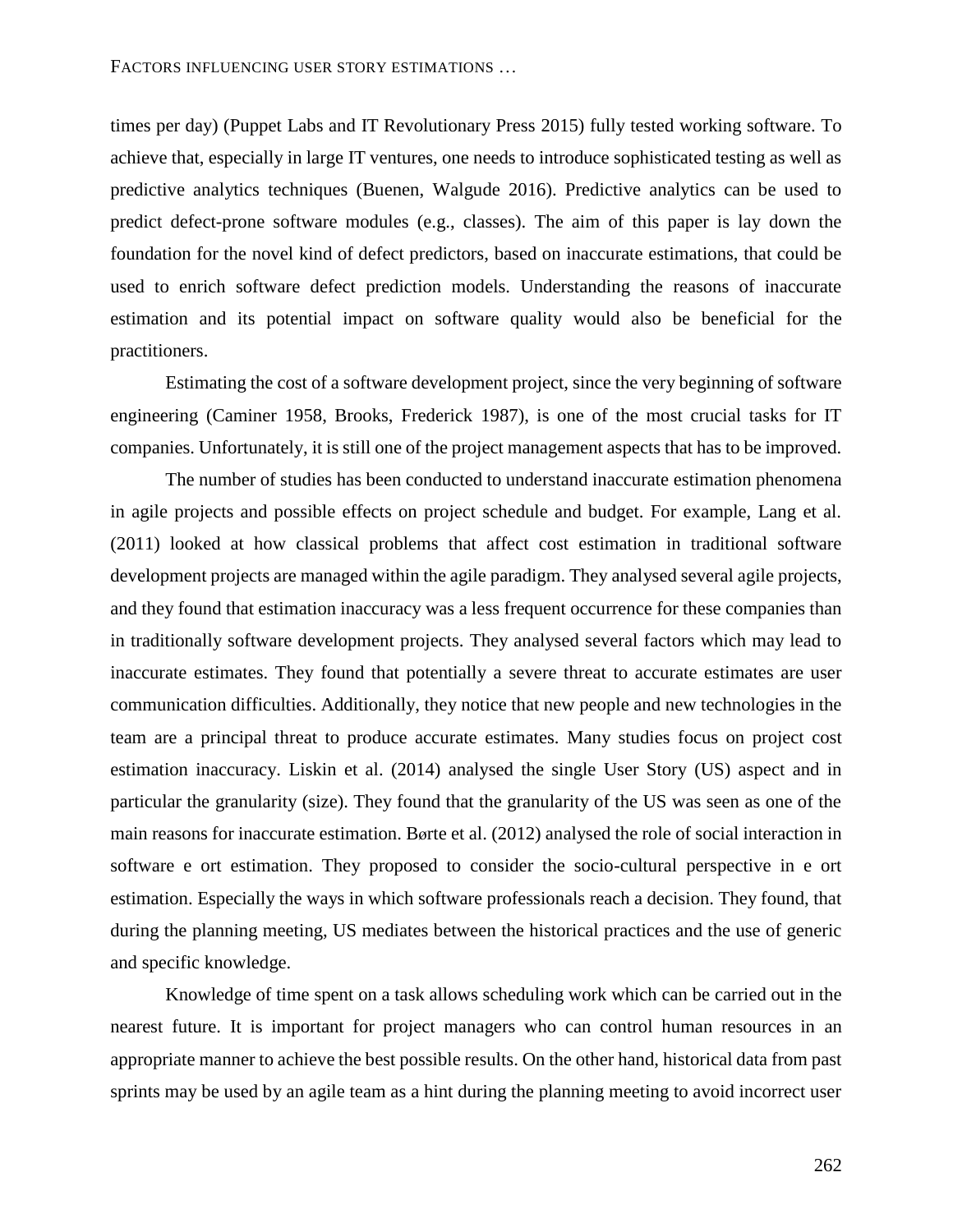story (US) estimates and to mitigate the risks of sprint failure. Working under time pressure in every software project may lead to different quality problems. However, there are no studies that have analysed the impact of incorrectly estimated US on post-release defects in software. Hence, the aim of the paper is to fill this gap and to investigate the reasons of inaccurate estimate and impact on post-release defects.

This paper is organised as follows: a general description of the US life-cycle and characteristics in the Section 2. Section 3 describes the conducted survey, participants and presents the results, while the discussion is in Section 4. Conclusions and future work are presented in Section 5.

#### **2. User story characteristics**

In software development and especially in agile software development, a US is a high-level definition of a requirement (Ambler 2002) in the business language of the end user. User stories are a part of an agile approach which helps to shift the focus from writing about requirements to talking about them (Cohn 2004). From the business perspective, each US has a title, a description, an author, a group of stakeholders and its priority in the product backlog (PB). From the perspective of a development team, the characteristics include the size (estimate), tasks, acceptance criteria and a test plan. Each US has conversations that happen during backlog grooming and iteration planning to solidify the details. Additionally, especially in large enterprise ventures, US are grouped in the epics and themes (Cohn 2004) (see [Figure 1\)](#page-3-0).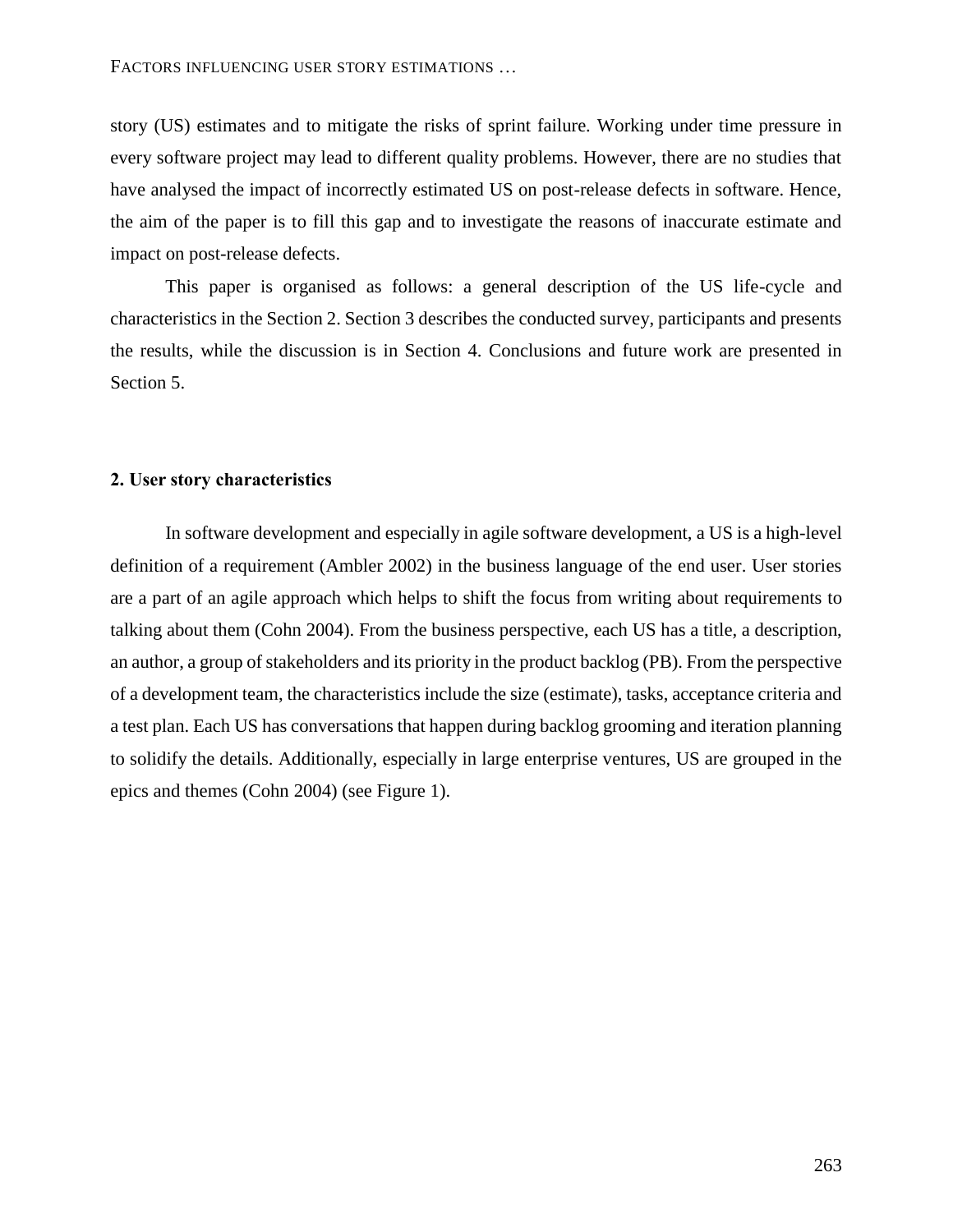FACTORS INFLUENCING USER STORY ESTIMATIONS …

<span id="page-3-0"></span>



Source: based on Cohn (2004)

*Refinement Process and Development*. In enterprise projects, a US is prepared and then implemented in a long process supported by different experts and groups of stakeholders. Some of the phases are listed below:

- drafting the US,
- establishing agreements with key users sponsor seeking,
- a prioritisation meeting,
- a refinement meeting,
- a rough estimate meeting, an estimation meeting,
- a planning meeting.

All of the parties concerned (stakeholders and the development team) are actively involved in the processes of both developments as well as testing. The testing process can be further distilled into:

- jUnit Tests (Development Team),
- end-to-end (e2e) tests (Development Team),
- integration tests (Development and Product Owner (PO) Team), acceptance testing (PO Team),
- user tests (Key Users and PO Team).

Such a level of arrangements (as the one described above) is required in the case of large IT systems on the basis of their dependency on various components as well as owing to the nature of contracts and arrangements between the client and the contractor.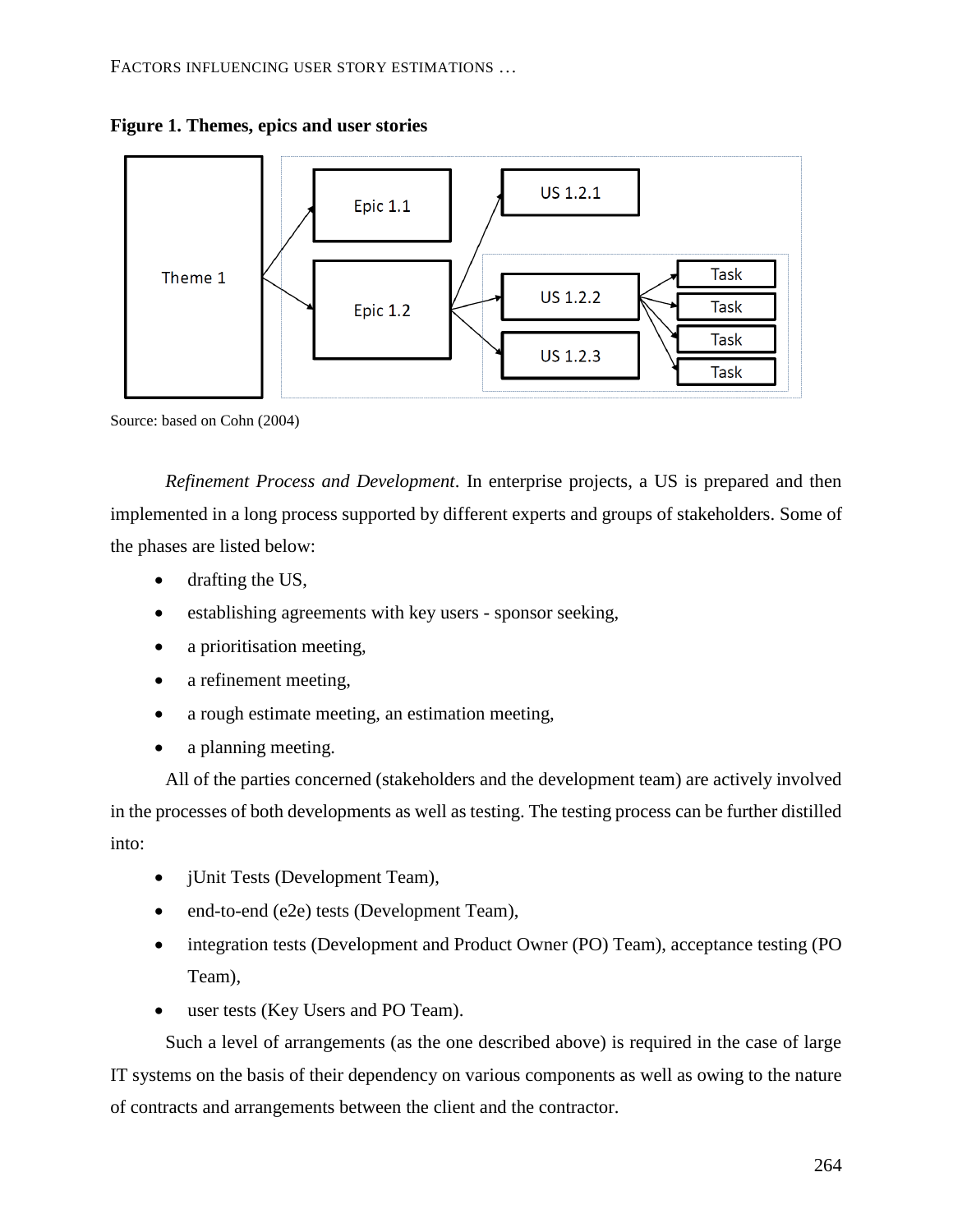In the ideal case, Scrum should be executed in the form of 'time and material', in reality, however, projects managed by an external company employ hybrid solutions (Zijdemans, Stettina 2014). Hence, for the both parties, a sprint becomes a fixed price contract *sui generis*. Thus, a US, which has been once agreed upon during the planning meeting, cannot be amended and has to be executed within the time frame predicted initially. If the budget is overrun, the costs are covered by the contractor.

The above process may, in fact, suggest that the contractor can enjoy a certain level of freedom in terms of estimating costs. This, in turn, may imply that they can assess risk as high in their estimations. However, this view does not hold entirely true. The client faced with strikingly high estimation prices may abort cooperation or renegotiate the terms and conditions of the contract, hence changing the cost of a man-hour or the cost of a story point.

*The problems with estimating user stories***.** A US receives the estimates from the development team before the sprint during the planning meeting. However due to the technical or business reasons, the estimate may by inaccurate. Thus, we can define the following types of estimation outcomes:

- 1. correct estimate (CE) when the estimates are accurate or with a small margin of inaccurate estimation.
- 2. under estimate (UE) when US requires more development efforts (over-runs) than set out in the estimate.
- 3. over estimate (OE) when US requires less development efforts (under-runs) than set out in the estimate.

## **3. Survey and participants description**

To find reasons of why the US are misestimated we conducted a survey among experienced IT professionals. The survey was conducted face to face as an individually recorded interview in the form of the discussion with authors of the paper. After that, collected insights and results have been analysed and categorised. We asked each participant two questions: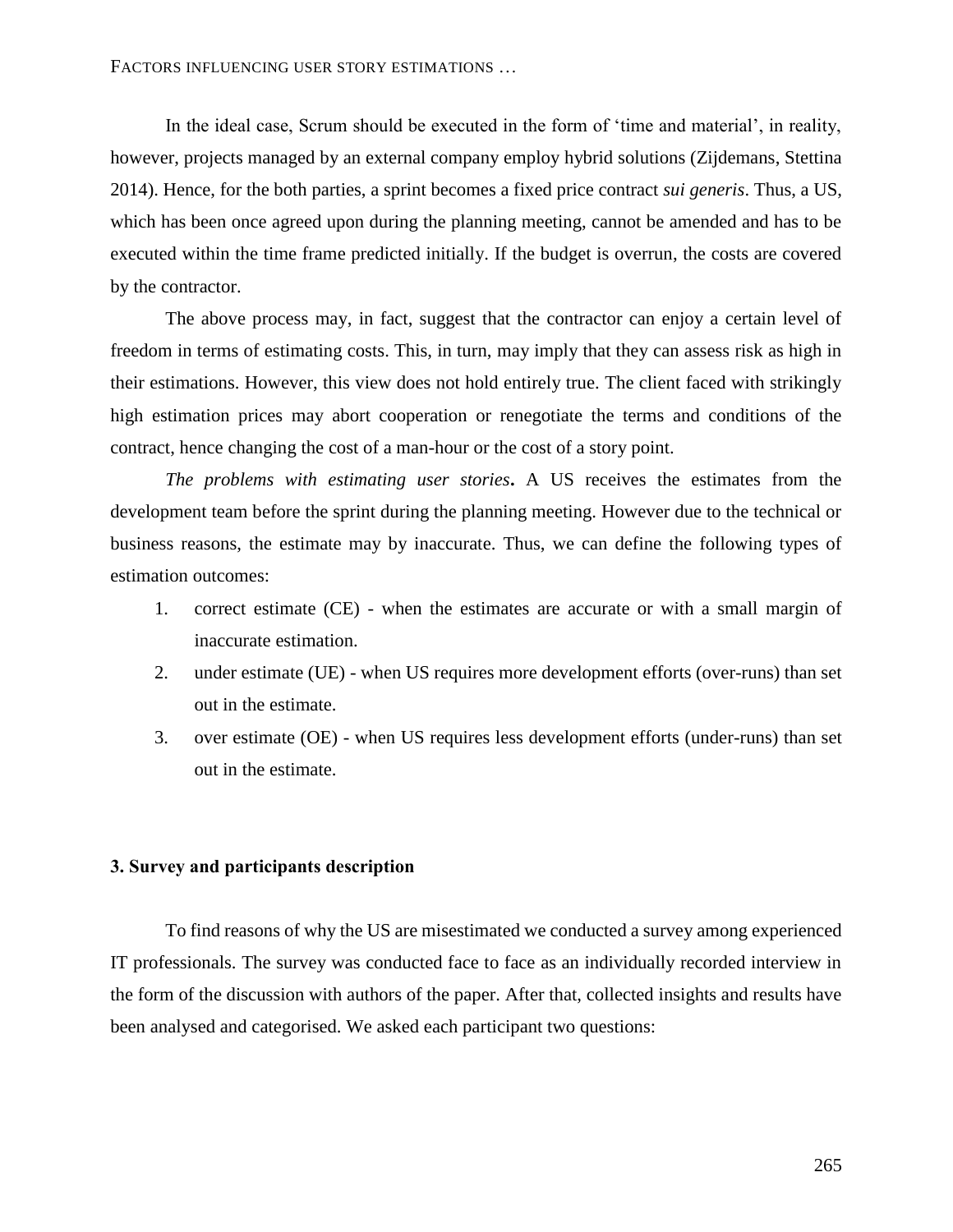Q1. Why user stories are poorly estimated? Every suggested cause of misestimation was further investigated by posing question Q2.

Q2. What is the impact of the suggested cause of misestimation on the post-release defects?

Each participant gave several answers to Q1. After each answer, we immediately asked her or him about Q2. Despite the fact, the survey probe was relatively small (12 people) the results may be considered as valid because of significant and proofed record of people who have been interviewed (see

[Table](#page-5-0) *1*). All of the survey participants have long experience both in agile (Scrum framework or Kanban technique) and waterfall IT projects.

| No.            | Role          | Experience                                                                              |  |  |  |  |  |  |  |  |
|----------------|---------------|-----------------------------------------------------------------------------------------|--|--|--|--|--|--|--|--|
| P <sub>1</sub> | SM, BA, SSD   | 8+ years of professional experience, 5+ years agile projects,                           |  |  |  |  |  |  |  |  |
|                |               | team leader, automotive domain expert                                                   |  |  |  |  |  |  |  |  |
| P <sub>2</sub> | SA, QA Expert | 10+ years of professional experience, 10+ years agile projects,                         |  |  |  |  |  |  |  |  |
|                |               | leading architect                                                                       |  |  |  |  |  |  |  |  |
| P <sub>3</sub> | SA, DBA       | 8+ years of professional experience, 5+ years agile projects,                           |  |  |  |  |  |  |  |  |
|                |               | database expert, lead developer                                                         |  |  |  |  |  |  |  |  |
| P4             | <b>SSD</b>    | 3+ years agile and professional experience, lead developer                              |  |  |  |  |  |  |  |  |
| P <sub>5</sub> | BA, SSD       | 7+ years of professional experience, 4+ years agile projects, automotive                |  |  |  |  |  |  |  |  |
|                |               | domain expert                                                                           |  |  |  |  |  |  |  |  |
| P <sub>6</sub> | SM, PM        | 15+ years of professional experience, 5+ years agile projects                           |  |  |  |  |  |  |  |  |
| P7             | BA, ST        | 8+ years of professional experience, 5+ years agile projects, automotive                |  |  |  |  |  |  |  |  |
|                |               | domain expert                                                                           |  |  |  |  |  |  |  |  |
| P <sub>8</sub> | SM, PM, SSD   | 7+ years of professional experience, 5+ years agile projects, support                   |  |  |  |  |  |  |  |  |
|                |               | team lead                                                                               |  |  |  |  |  |  |  |  |
| P <sub>9</sub> | SSD, DBA      | 4+ years of professional experience, 4+ years agile projects, database                  |  |  |  |  |  |  |  |  |
|                |               | expert                                                                                  |  |  |  |  |  |  |  |  |
| P10            | <b>PM</b>     | 10+ years of professional experience, 3+ years agile projects                           |  |  |  |  |  |  |  |  |
| P11            | BA            | 15+ years of professional experience, 3+ years agile projects, leading                  |  |  |  |  |  |  |  |  |
|                |               | business architect                                                                      |  |  |  |  |  |  |  |  |
| P12            | PO, EA        | 15+ years of professional experience, 3+ years agile projects, leading<br>product owner |  |  |  |  |  |  |  |  |

#### <span id="page-5-0"></span>**Table 1. Survey participants**

Source : authors' own elaboration

Our aim was to cover estimation aspects from different perspectives. We selected different participants of the agile processes. We tried to get insights from both management perspective, including Scrum Masters (SM), Project Managers (PM), Product Owners (PO), domain specialists including Business Architects (BA), and strict technical staff, including Senior Software Developers (SSD), System Architects (SA), Enterprise Architects (EA), Database Administrators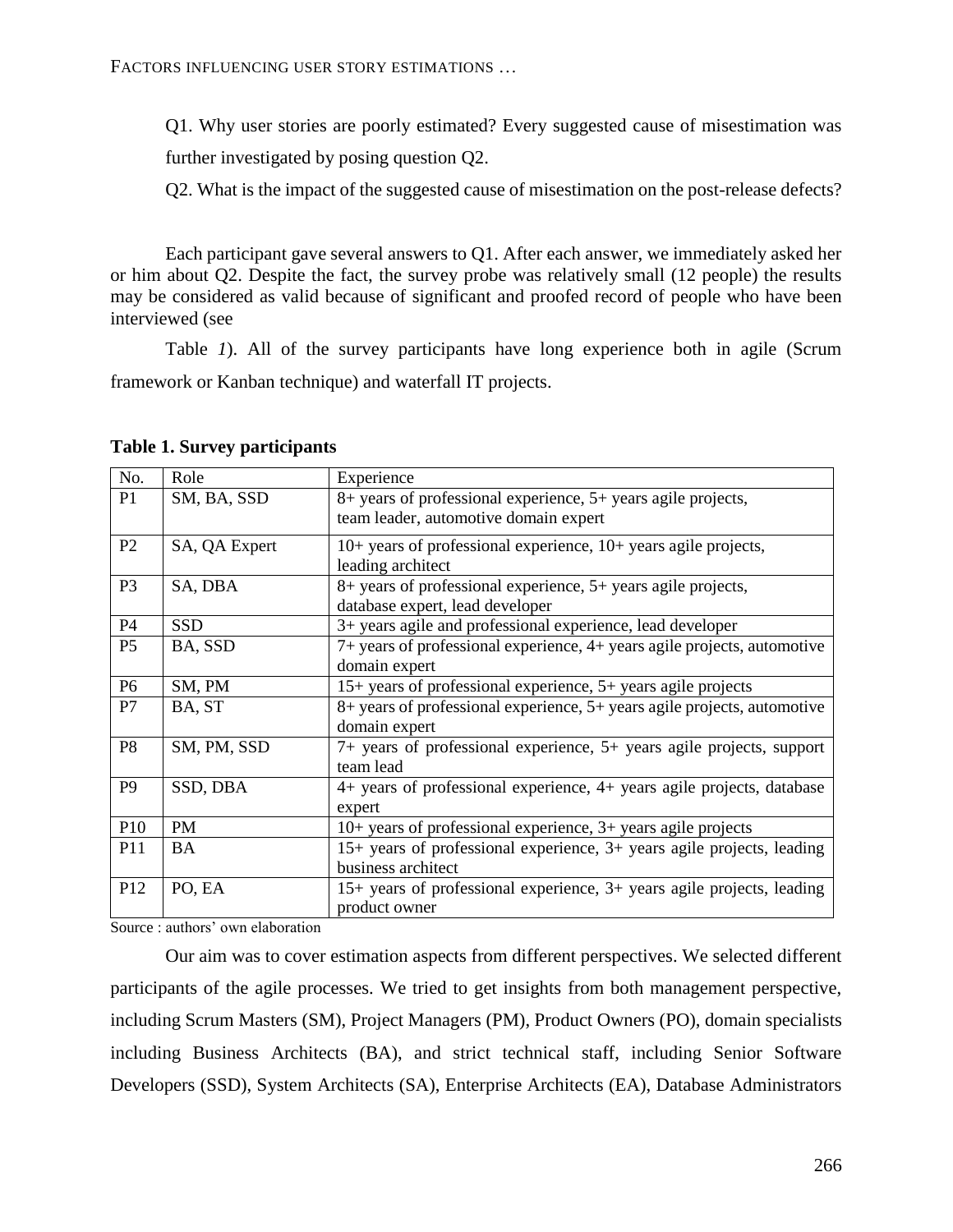(DBA) and Software Testers (ST). Another important aspect about the participants is that some of them have more than one role in the project or in the organisation. For instance, in a mature agile project, the role of the SM may be only part time. The SM may be responsible for other tasks like testing or business analysis. Most of the participants have been involved in the complex agile settings, in the automotive industry, like distributed and scaled Scrum or in Kanban-driven processes as described in (Majchrzak et al. 2014, Majchrzak, Stilger 2014).

## **4. Results**

Answering Q1 was relatively easy for most of the participants. On the other hand, Q2 was much more difficult mainly because the projects does not match defects and the corresponding US in a regular manner, e.g., using JIRA issue linking<sup>1</sup>. Moreover, defects often appear as a result of the several US and several weeks after US implementation (long release cycles | even in agile projects), thus, the connection between a US (specifically between their metrics) and defects is not seen as obvious for agile project members. The answers including the reasons of poor estimations and have been grouped into 14 categories:

R01. Incomplete US life cycle.

- R02. Level of knowledge and the authority of PO.
- R03. Integration and integration testing with external systems.
- R04. Technical problems and technical debt.
- R05. Lack of domain knowledge.
- R06. Developers' assignment change, sprint interruption and task switching.
- R07. New developers in the team.
- R08. Pressures from the management team.
- R09. Granularity of the tasks.
- R10. Level of US details.

 $\overline{a}$ 

- R11. Incorrect organisation of PB.
- R12. Organisational and coordination problems.

<sup>1</sup> Issue linking allows building an association between JIRA issues (US *←* bug, task *→* task, bugs *←* task, etc.). For instance, an issue may duplicate another, or the bug is related to given US.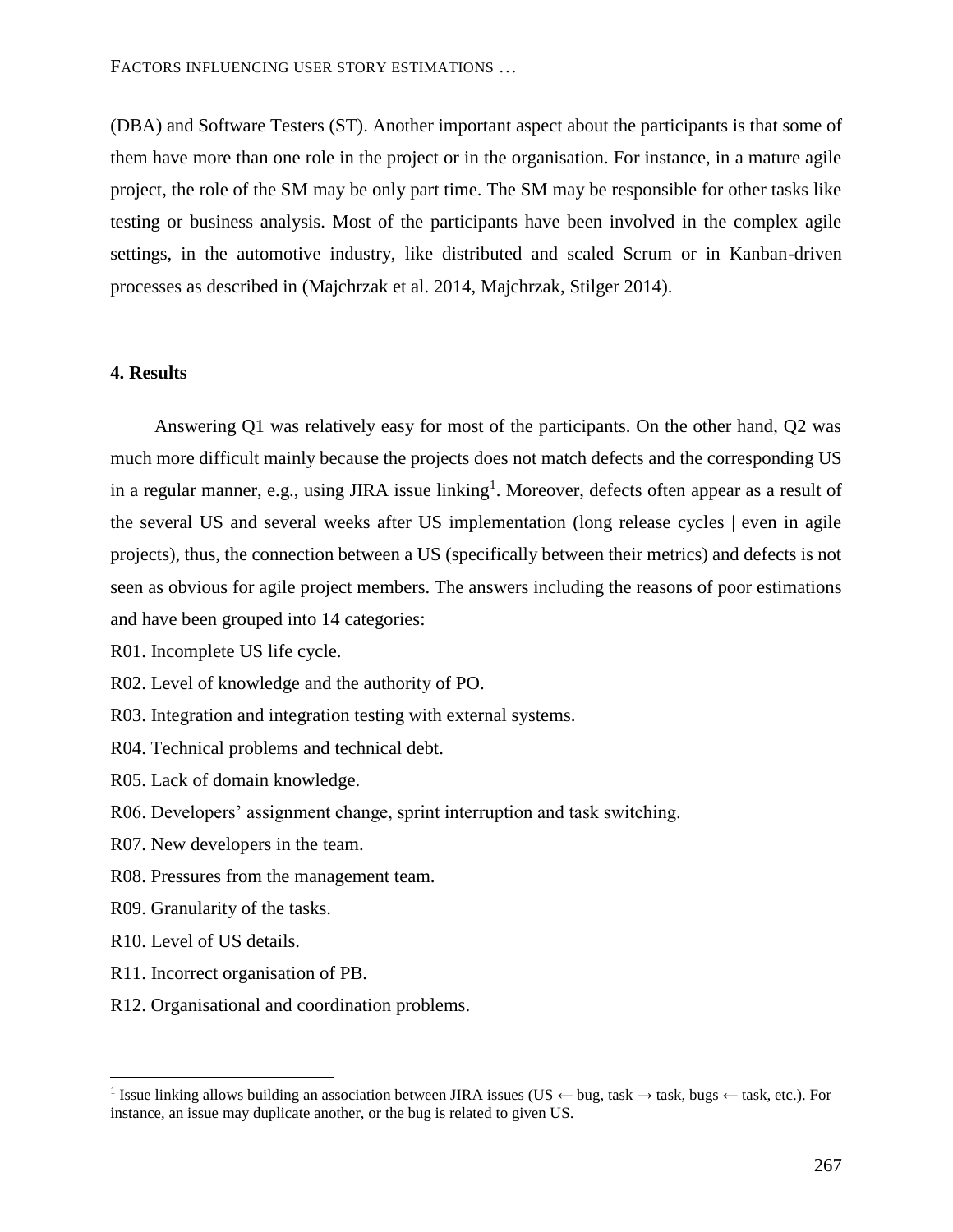R13. Estimates with/without safety buffer.

R14. Chain reaction.

The findings of particular IT experts are listed in [Table 2.](#page-7-0) Based on Question Q2, in

[Table](#page-7-1) 3, we have shown the possibility of post-release defects for the given type of estimation outcome (UE, OE) and the results category (R01…R14).

| C/P        | <b>P01</b>  | <b>P02</b>  | <b>P03</b>   | <b>P04</b>  | <b>P05</b>   | <b>P06</b>  | <b>P07</b>   | <b>P08</b>  | <b>P09</b>  | <b>P10</b>  | P11         | <b>P12</b>  |
|------------|-------------|-------------|--------------|-------------|--------------|-------------|--------------|-------------|-------------|-------------|-------------|-------------|
| <b>R01</b> |             | $\mathbf X$ |              | $\mathbf X$ | $\mathbf X$  | $\mathbf X$ | $\mathbf X$  |             |             | $\mathbf X$ | $\mathbf X$ |             |
| R02        | $\mathbf X$ | $\mathbf X$ |              |             | $\mathbf{X}$ | $\mathbf X$ |              | X           |             |             |             |             |
| <b>R03</b> | $\mathbf X$ |             |              |             |              |             | $\mathbf X$  | $\mathbf X$ | $\mathbf X$ |             |             | $\mathbf X$ |
| <b>R04</b> |             | $\mathbf X$ | $\mathbf X$  | $\mathbf X$ | $\mathbf{X}$ |             |              |             | $\mathbf X$ | $\mathbf X$ |             | $\mathbf X$ |
| <b>R05</b> | $\mathbf X$ | $\mathbf X$ | $\mathbf{X}$ |             | $\mathbf X$  | $\mathbf X$ | $\mathbf X$  | $\mathbf X$ | $\mathbf X$ |             |             |             |
| <b>R06</b> |             | $\mathbf X$ |              | $\mathbf X$ |              |             |              | $\mathbf X$ | $\mathbf X$ |             | $\mathbf X$ |             |
| R07        | $\mathbf X$ |             | $\mathbf X$  | $\mathbf X$ | $\mathbf X$  | $\mathbf X$ | $\mathbf{X}$ | $\mathbf X$ |             |             | $\mathbf X$ |             |
| <b>R08</b> |             | $\mathbf X$ |              |             | $\mathbf X$  |             |              | $\mathbf X$ |             |             |             |             |
| <b>R09</b> |             | $\mathbf X$ |              |             |              |             |              |             |             |             | $\mathbf X$ |             |
| <b>R10</b> |             |             |              |             |              |             |              |             |             | $\mathbf X$ |             |             |
| <b>R11</b> |             |             |              |             |              |             |              |             |             | $\mathbf X$ |             |             |
| R12        |             |             |              |             |              |             |              |             |             |             | $\mathbf X$ | $\mathbf X$ |
| <b>R13</b> |             | $\mathbf X$ |              |             |              |             |              |             |             |             | $\mathbf X$ | $\mathbf X$ |
| <b>R14</b> |             | $\mathbf X$ |              |             | $\mathbf X$  |             |              |             |             | $\mathbf X$ |             |             |

# <span id="page-7-0"></span>**Table 2. Interview results**

Source: authors' own elaboration

<span id="page-7-1"></span>

|  |  | Table 3. Inaccurate estimation type and post-release defects |  |  |  |
|--|--|--------------------------------------------------------------|--|--|--|
|  |  |                                                              |  |  |  |

| E/C | <b>R01</b> | R02 |           |   |   | R03   R04   R05   R06   R07 | <b>R08</b> | R09       |   |              | R <sub>10</sub>   R <sub>11</sub>   R <sub>12</sub>   R <sub>13</sub>   R <sub>14</sub> |   |  |
|-----|------------|-----|-----------|---|---|-----------------------------|------------|-----------|---|--------------|-----------------------------------------------------------------------------------------|---|--|
| UE  |            |     | $\Lambda$ | X | X | v                           |            | $\Lambda$ | X | $\mathbf{X}$ |                                                                                         | X |  |
| OЕ  |            |     |           |   |   |                             |            |           |   |              |                                                                                         |   |  |

Source: authors' own elaboratiob

We described each category in details below. Each identified class consists of the obstacle description, reasons of inaccurate estimates and potential corresponding impact on post-release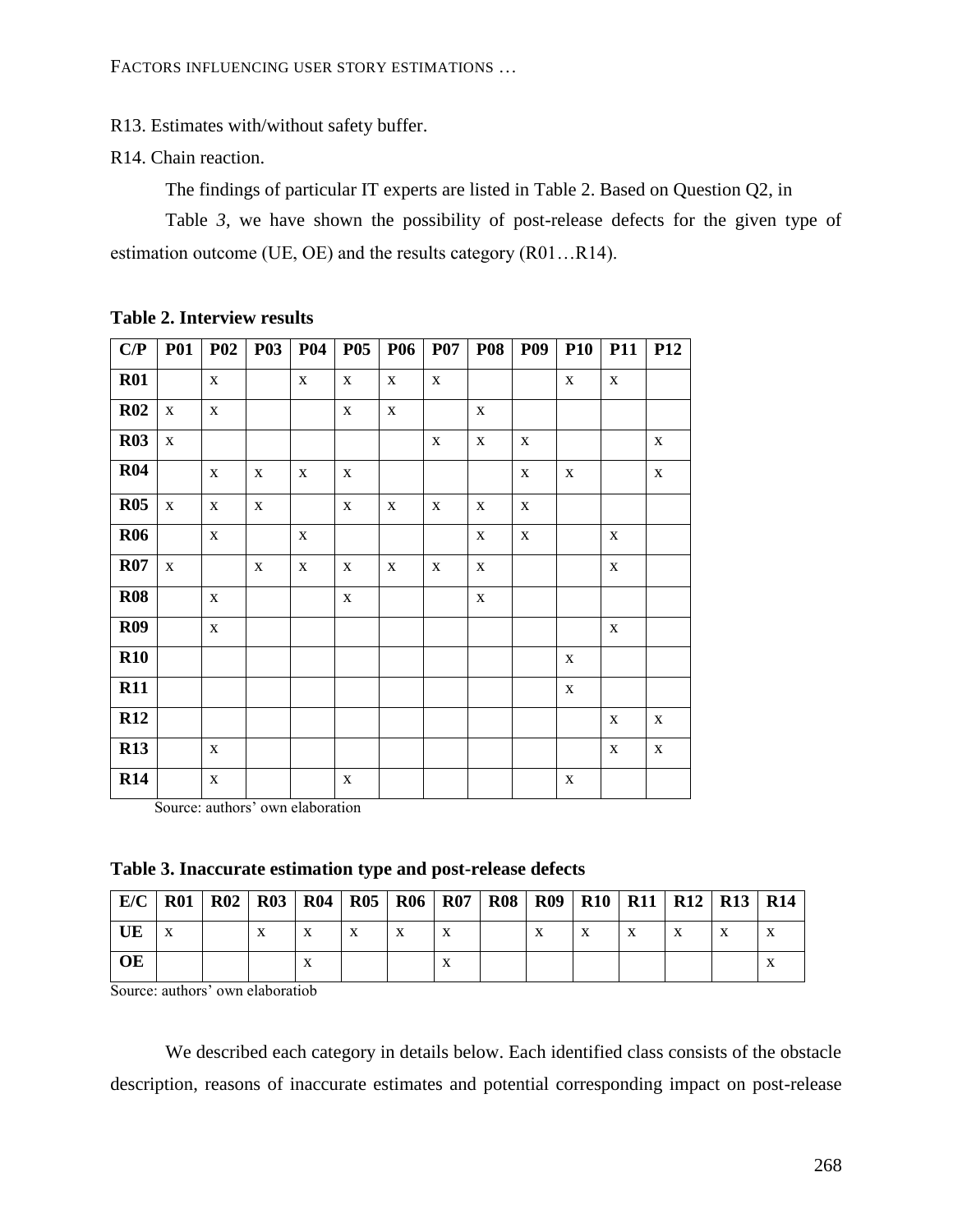defects. Often, depending on various conditions, both the US may be under or over estimate in each category.

*R01. Incomplete US life cycle.* As described in Section 2 each US has to go through the refinement process. The key team members (especially BA and lead developers) don't acquaint themselves with the specification. Often the US are complex and require a broad understanding of the underlying business domain, so that without support from the key team members, US may be incorrectly estimated during the planning meeting.Possible outcomes:*(UE )* - The PO and the team often don't see the whole picture. During the sprint planning meeting, the crucial business or technical details are forgotten. *(OE)* - Due to the late US acquittance the team becomes suspicious and uncertain. The fear of exceeding the time limit or missing the deadline often results in the estimation being higher. Often the high estimates do not reflect the reality. The development activities require less than expected.

*R02. The level of knowledge and the authority of PO.* Human factors always play a crucial role in the agile software projects. The team, in addition to the US description and acceptance criteria, needs to consider the past sprint work outcomes and problems during the sprint, both on the team and in the communication with PO and stakeholders. The crucial role has the PO. Part of the PO responsibilities is to have the vision of what he or she wishes to build, and convey that vision and domain knowledge to the team. It is the key to success in any agile software development project.

Possible outcomes:

*(UE )* - During the sprint planning meeting PO often gives the final US presentation. The absence of PO or lack of the detailed presentation induces that the team skips the key business requirements at the time of planning - extra time required for the clarifications.

*(OE)* - In a case of low PO authority, his or her absence or due to past experiences in terms of working with PO or key stakeholders, the team becomes un-certain. The team expects additional not specified workload, and thus, the tasks are being estimated with an extra safety margin. Often the high estimates do not reflect the reality.

*R03. Integration and integration testing with external systems.* Often the US requires integrating with other systems within given company landscape. Even though the modern technology used today (e.g. SOA - Service Oriented Architecture) offers well-defined interface contracts, integration is always time-consuming operation. Particularly in the large IT ecosystems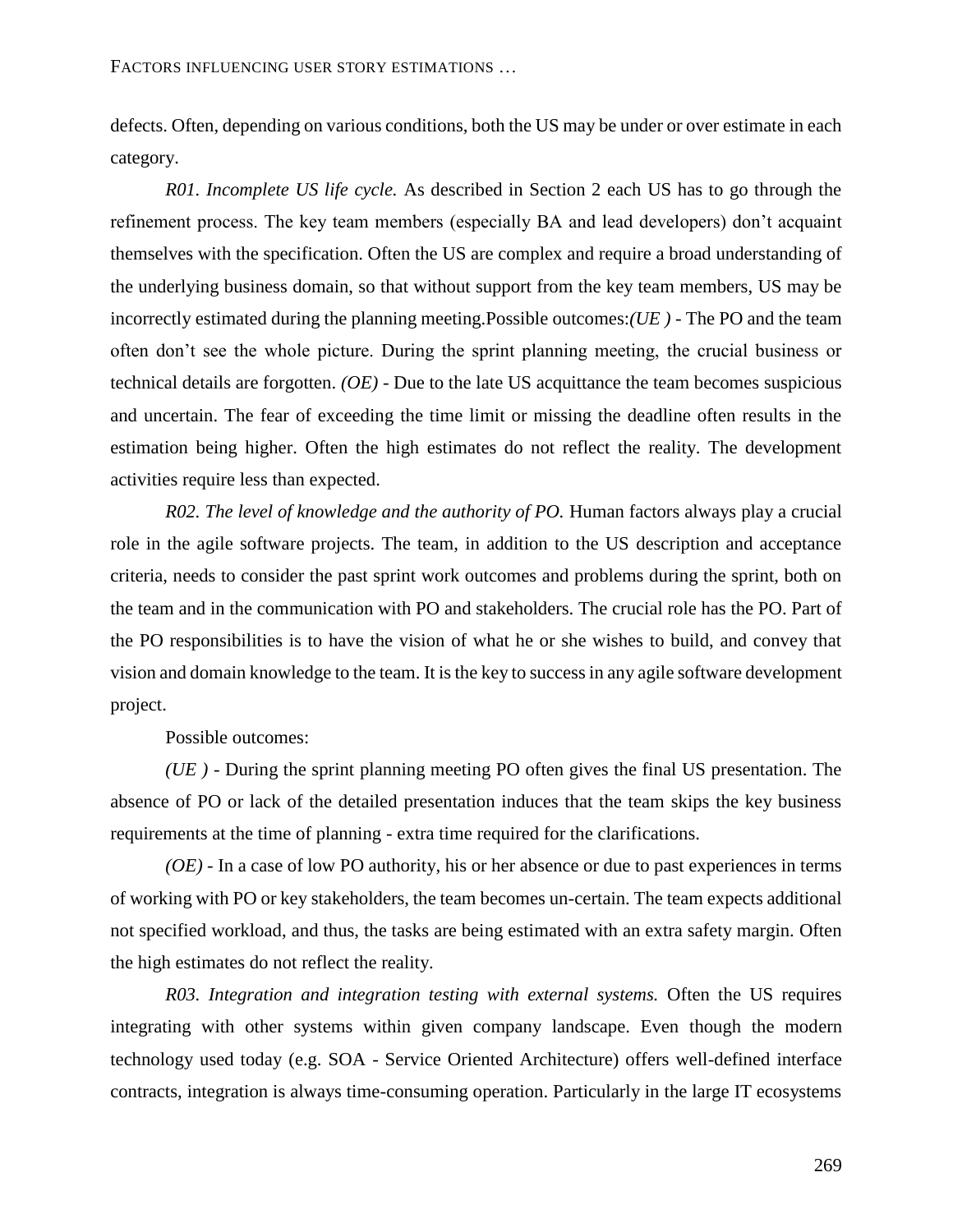when the direct, peer-to-peer communication is not possible. Technical and security related details require a lot of e ort and are not visible in the US description.

Possible outcomes:

*(UE )* - occurs when it is not possible to effectively test interactions with a different system. The reason might be the lack of appropriate resources or a slow reaction to changes (a waterfall project plan on peer side). Due to inaccurate integration testing or even lack of such testing, what may happen are possible production problems.

*(OE)* - occurs when the team bases on their past experiences and therefore estimates every integration task with the high probability of failure. However often co-operation with another team is successful and result in the smooth execution of tests and arrangements to do with the interface contract. In such cases, an earlier completion of US does not affect the number of defects in the production.

*R04. Technical problems and technical debt.* The lack of knowledge in terms of the architectural limits, tools, and frameworks may lead to wrong assumptions and in turn results in a wrong estimation. Hidden technical debts that are often not recognised during the planning meeting imply a continued mistake making.

Possible outcomes:

*(UE )* - The knowledge de cit results in additional development tasks and in hidden defects which manifest themselves on the pre-production and production environments (e.g. in the case of significant load). Problems are not detected in the developers' environment. Technical debt results in defects are becoming more common. The time need for refactoring and additional features leads to a significant time overrun which in turn causes a lower involvement of such means as a review, integration and e2e testing.

*(OE)* - The lack of knowledge of the given framework or toolset often leads to pessimistic assumption that everything should be developed from scratch. Finding the right reusable solution results in significant underrun. On the other hand, improper use of the framework and omitting vital setting or activities may lead to underruns as well and in turn to post-release defects.

*R05. Lack of domain knowledge*. Understanding of a given field in agile software development is crucial from the user story development perspective. US detail is not set to 100% and requires the developer's know-how. Without understanding the domain, the development will not be efficient.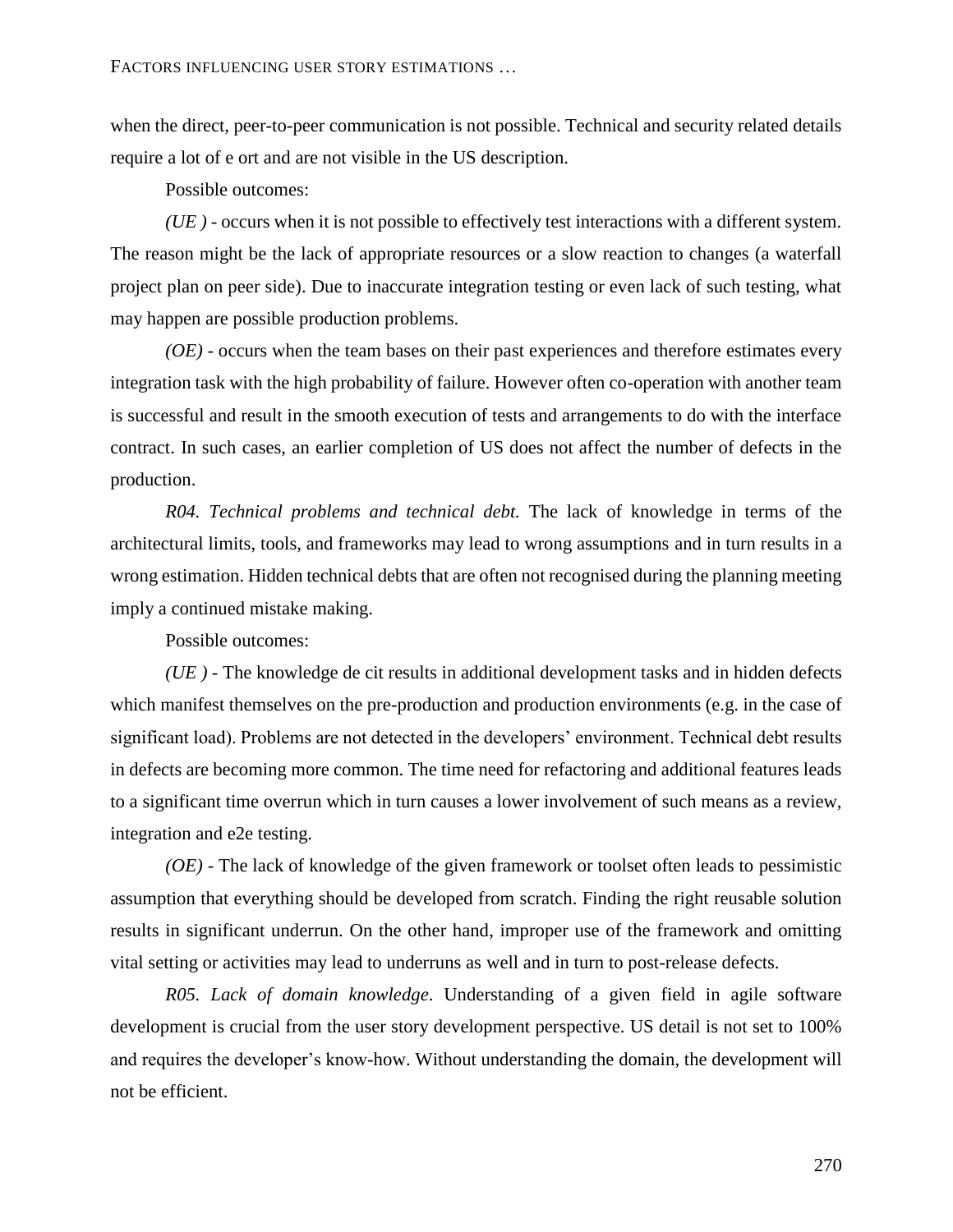Possible outcome:

*(UE)* - The lack of understanding of a given domain leads to a significantly slower development. Also, the boundary conditions are often overlooked which leads to defects, especially in the production stage. Insufficient domain knowledge does not allow to run system and integration tests effectively.

*(OE)* - The potentially complicated matters of financing or legal requirements are often significantly easier in reality. Various concerns to do with knowledge deficits lead to an inflated time need during the estimation phase. However, more often than not, this does not affect future defects.

*R06. Developers' assignment change, Sprint interruption, and task switching.* Personal changes (in case of, e.g., someone's illness or unplanned tasks), in particular of a staff member responsible for a US, requires the onboarding of an in-coming employee.

Possible outcome:

*(UE)* - Switching or transferring tasks always affect productivity which in result may lead to an increased number of defects. A growing technical debt could spur a snowballing effect. In such cases, the deadlines are often missed, and this may have an impact on future defects.

*R07. New developers in the team*. In every enterprise software project, people rotate. Depending on the situation a new person may enter the project to increase the headcount, or one may be exchanged because of new project assignment. In both cases, new team member does not have the project-specific business and technical knowledge.

Possible outcome:

*(UE)* - Tasks are often planned by experienced programmers who do not take into account the fact that these may be given to new colleagues. The lack of technical and domain knowledge or expertise may extend the timeframe dedicated to a given task. Another issue may usually be posed by the lack of familiarity with the given system, the rules of testing, avoiding certain boundary conditions while testing or implementing, multiple code review cycles, or an excessive use of certain team members. Major consequence is a significant number of problems during the development and defects.

*(OE)* - New team members are often unplanned within the sprint or only part time. Occasionally, however, such team members may be very productive from the very beginning. It may be attributed to their participation in similar projects in the past. However, it is still feasible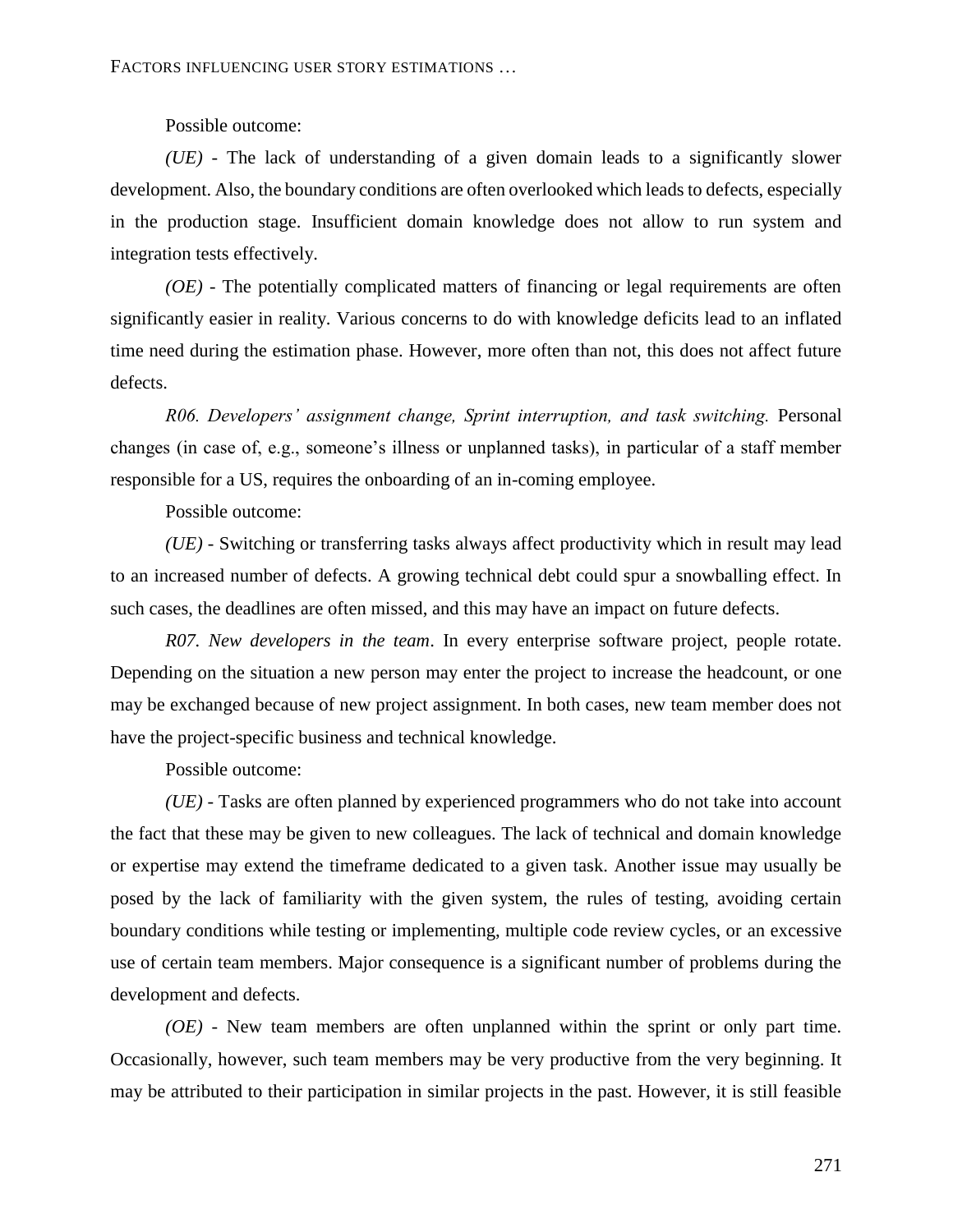that post-release defects will occur due to omitting crucial, project-specific boundary conditions in tests.

*R08. Pressures from the management team*. Occasionally, due to certain pressures applied by the management team, a task is underestimated despite the fact that it requires a substantial e ort, or when it is to be carried out by an inexperienced team. The management team accepts exceeding the time limit. Generally speaking, such a behaviour stems from the politics around a particular project, and the willingness to conceal certain issues by the contractor.

Possible outcome:

*(UE)* - Despite the green light from the management team, the awareness of exceeding time limits by developers in a given task impacts negatively on the given team causing stress and demotivation.

*R09. Granularity of the tasks.* During the sprint planning meeting, the team turns the highlevel US of the product backlog into the more detailed tasks. There are no strict rules how to de ne tasks, and thus, the team may freely determine the granularity of the work. For instance, if we consider the hypothetical US, where one has to implement the user  $CRUD<sup>2</sup>$  operations, we may get three different sets of tasks:

- *task 1: "User CRUDE"(12h);*
- *task 2: "User data access object"(8h) and "User hibernate mapping"(8h);*
- *task 3: "User data access object"(8h), "User hibernate mapping"(8h) and "User database (DDL<sup>3</sup> and DML<sup>4</sup> )"(4h);*

If we now consider the estimated time, then we see the relatively big difference between the first and the third task set. Based on the third tasks set one will need 20 hours for the US realisation - 8 hours more than in the first set.

Possible outcome:

*(UE)* - US is turned into the relatively small number of tasks representing main US features. Sometimes without digging deeper into the details, some of the crucial work items are omitted. For instance, tuning the database would be probably forgotten during the sprint planning meeting in

 $\overline{a}$ 

<sup>2</sup> CRUD stands for Create Read Update Delete.

<sup>&</sup>lt;sup>3</sup> DDL stands for Data Definition Language. It is used to create and modify the structure of database objects in a database.

<sup>4</sup> 4DML stands for Data Manipulation Language. . It is used to retrieve, store, modify, delete, insert and update data in a database.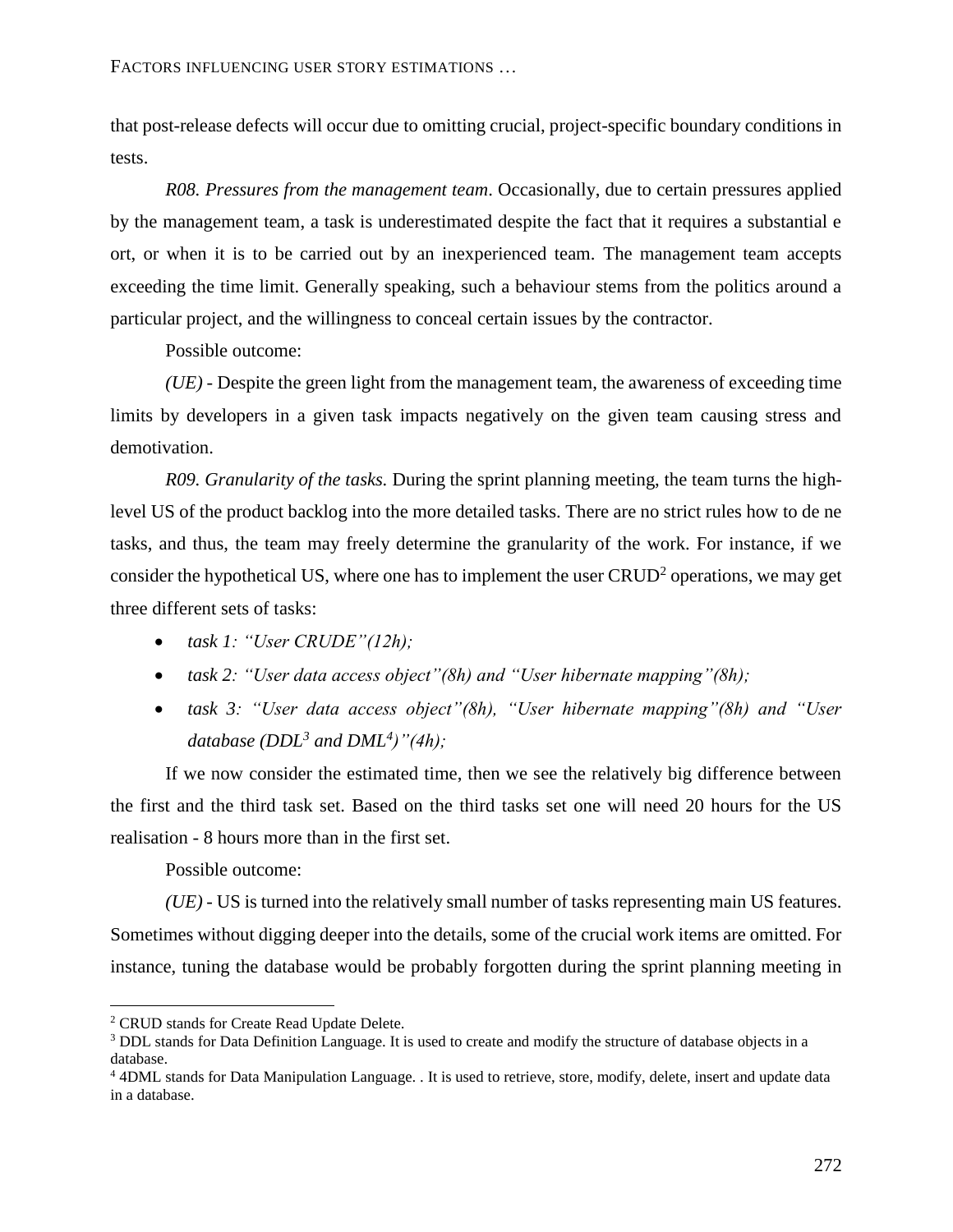## FACTORS INFLUENCING USER STORY ESTIMATIONS …

the first case – but during the sprint, when it comes to the real implementation, the team will have to tune the database.

*(OE )* - Sometimes US has lots of small tasks for every single operation. The sum of the estimated times is often much higher than the sum of well split US.

*R10. Level of US details.* The definition of the US says that it should include a description of the business requirements, but more importantly, each US should include conversations (between users and the team) about the desired functionality. So, in other words, US should be simple and has to provoke the discussion. However some of the PO tends to provide a lot of detailed information almost on the source code level.

Possible outcome:

*(UE)* - Fewer details may lead to optimistic estimations. The team may not understand or remember all spoken details.

(OE) - Even though the detailed US is understandable for the team members, the number of details promote conservative estimations. Often such a US is easy to implement because of no need of extra clarifications and almost ready business solution.

*R11. Incorrect organisation and structure of PB*. As mentioned in the Section 2 the US are grouped in epics. In general, epics represent primary capabilities of the IT system. Later, at some point of project life-cycle, epics, step by step, are divided into the US. The USs from the same epic are often dependent on each other. Additionally, every item in the PB has priority. The priority indicates the implementation order.

Possible outcome:

*(UE)* - Both wrong implementation order and incorrectly divided epics lead to bottlenecks during the sprint, rework of the US and in turn unplanned tasks during the sprint.

*R12. Organisational and coordination problems.* If the project consists only of one team, then all disturbances and dependencies are managed effectively inside the Scrum team. In the case of large projects consisting of several Scrum teams, we have to take into consideration an entirely different network of connections and dependencies. The information exchange and agreements often are done late. The data flow to the particular Scrum teams may be ineffective.

Possible outcome:

*(UE)* - Missing link to the other Scrum team leads to software integration conflicts, ineffective testing, and rework of the implemented solution.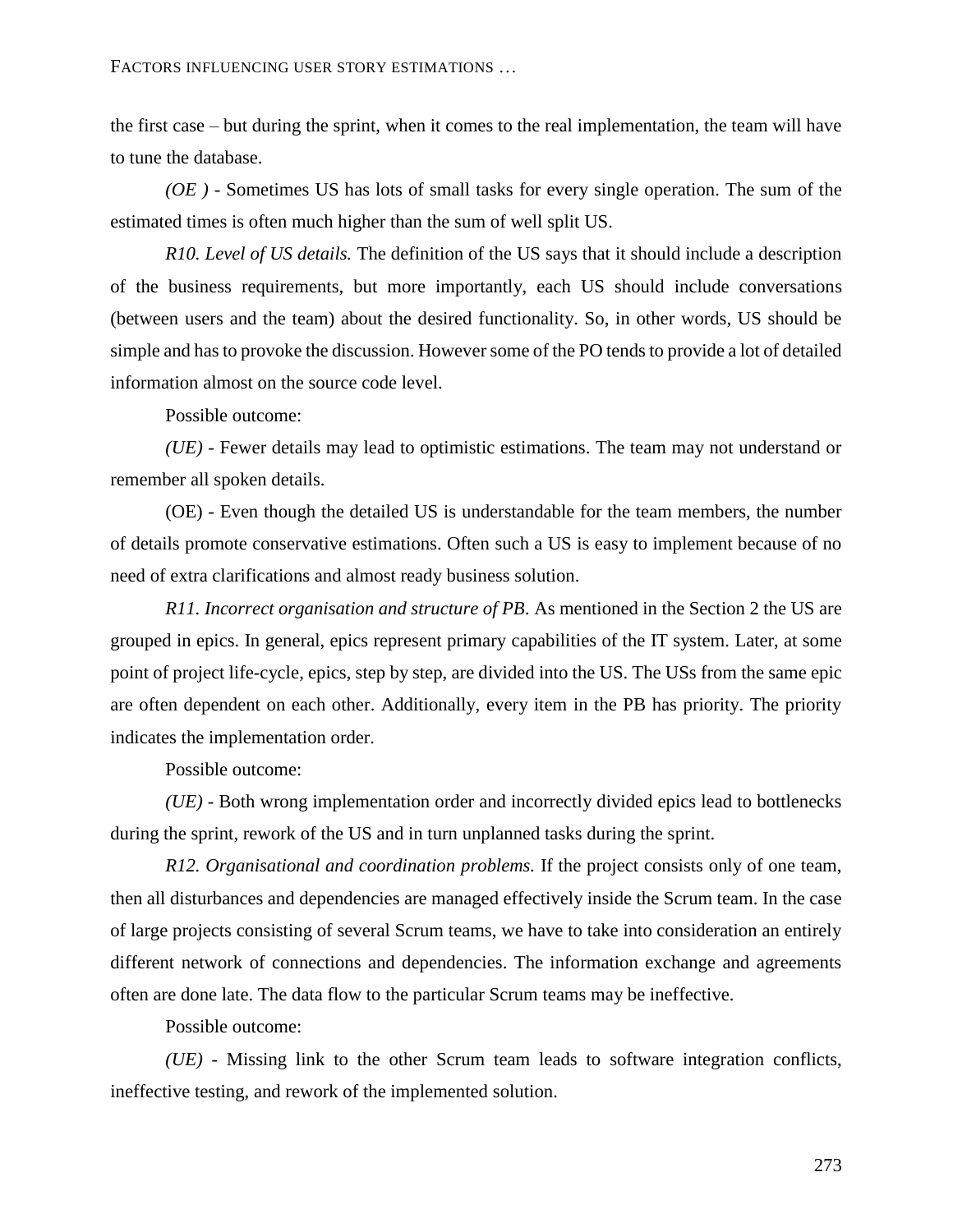*R13. Estimates with/without safety buffer.* In general, every task estimate consists (in fact) of the following parts: the implementation, xUnit tests, manual tests, domain knowledge transfer and the safety buffer (risk). Depending on team constellation and external conditions the foreseen risk may be different.

Possible outcome:

*(UE)* - Technical leaders try to show their technical excellence to satisfy the customer and the management. They tend to force the removal of the risk aspect from the estimates. In the case of complex or new US (from technical or business perspective), it often leads to the significant overruns. High probability of overruns makes them introduce technical debt.

*(OE)* - Fear of failure, uncertainty or lack of trust inside the team may lead to conservative estimation with safety buffer. Instead following the lean thinking rules "think big, act small, fail fast; learn rapidly" (Poppendieck and Poppendieck, 2003), developers (especially with junior skills or the new people in the team) don't want to fail during the sprint. They want to finish the tasks in estimated time or even quicker. Usually, the foreseen risks do not occur. Thus, the US is finished faster than expected.

*R14. Chain reaction.* In the case of one or more USs-in-sprint being significantly extended, another USs may be realised in a way different than predicted during the planning stage. For instance, what might be lacking is the absence of key developers who need concentrating on the different US. Alternatively, what may hinder progress is enforcing of task completion in a shorter period, at the same time avoiding significant refactoring or creating a technical debt.

Possible outcome:

*(UE)* - The lack of key team members causes further extensions of the US. An inexperienced team often makes wrong decisions which in turn cause production defects.

*(OE)* - When working on a US, particularly when the sprint schedule is busy, certain activities or tasks are consciously skipped. These include proper testing, refactoring or code review. Hence, a task may take shorter than planned initially.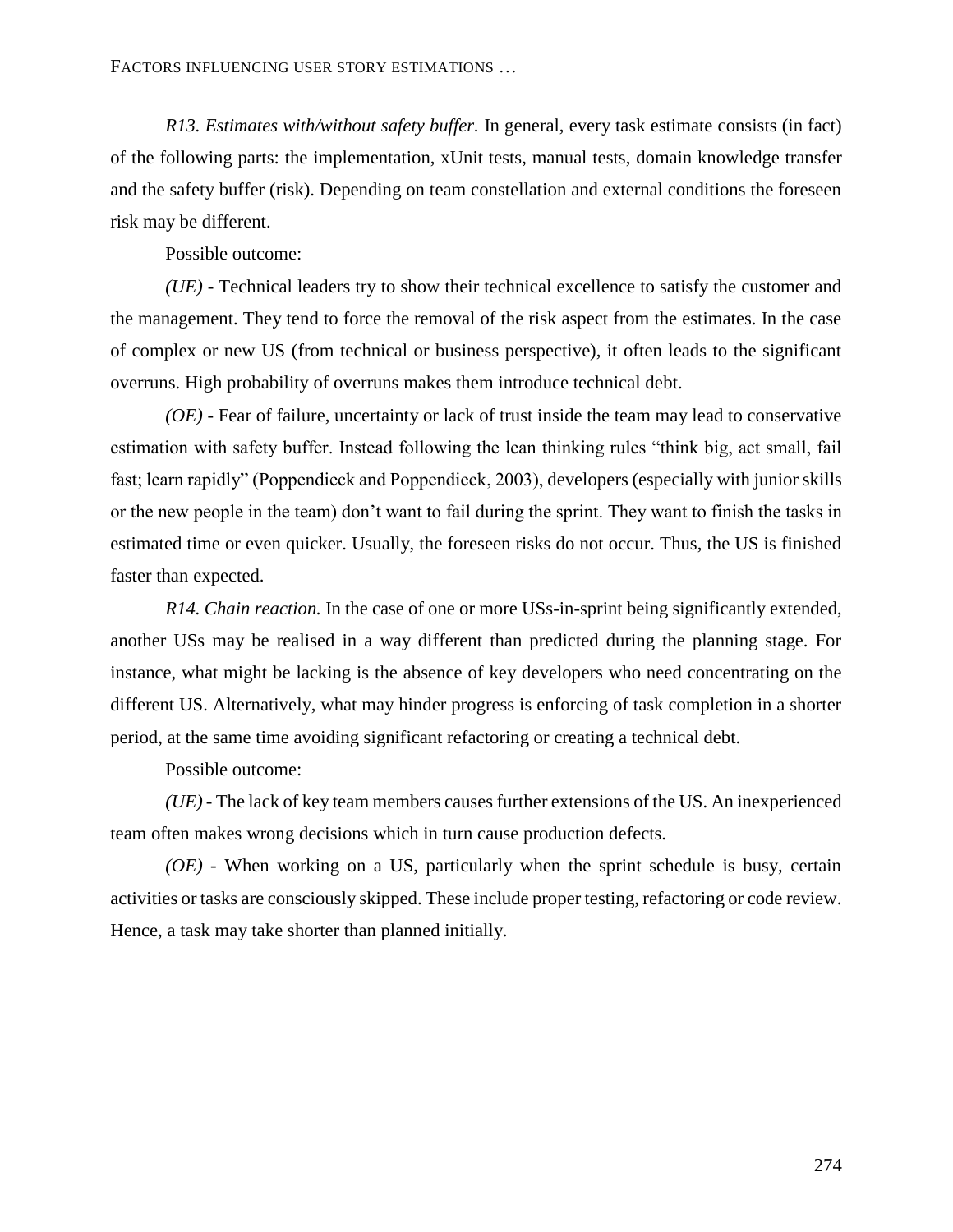# **5. Discussion of the survey results**

In this section, we describe the main groups of the inaccurate estimation reasons as well as the resulting post-release defect factors.

# *Reasons of inaccurate estimations*

Similar to Lederer and Prasad (Lederer and Prasad, 1995) we grouped the findings into major categories. In their study, they identified four causes of inaccurate cost estimates in traditional (waterfall) projects: methodology, politics, user communication and management control. For both under and over estimated US we identified three categories [\(Figure 2](#page-15-0) and [Source:](#page-15-1)  [authors' own elaboration.](#page-15-1)

[Figure](#page-15-1) *3*):

- *G1. Management Issues* the project management (core) team (PM, SM, PO, BA, SA) doesn't plan the human resources with the proper safety buffer, does not prevent task switching and external disturbances. On the other hand, the development sub-teams may not share common planning strategy or don't use historical data.
- *G2. Knowledge Issues* the team and more specific PO and Developers, do not have proper technical and domain background.
- *G3. Requirements Issues* the US does not contain the mature description, acceptance criteria, test plan or does not have the right priority. Also in the case when the US was not included in the refinement process.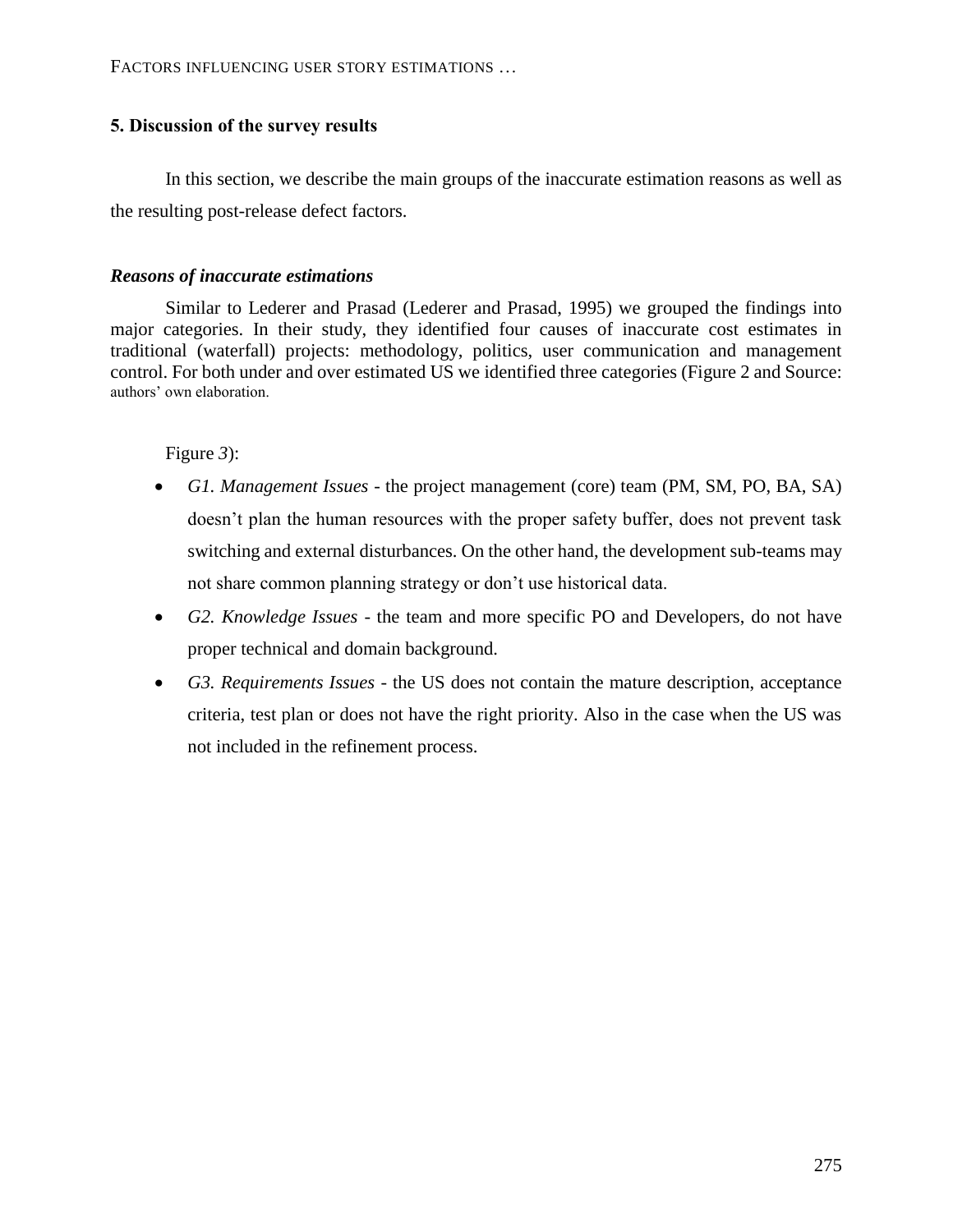

<span id="page-15-0"></span>**Figure 2. Under Estimation Issues and Post-Release Defect Factors**

<span id="page-15-1"></span>Source: authors' own elaboration.





Source: authors' own elaboration.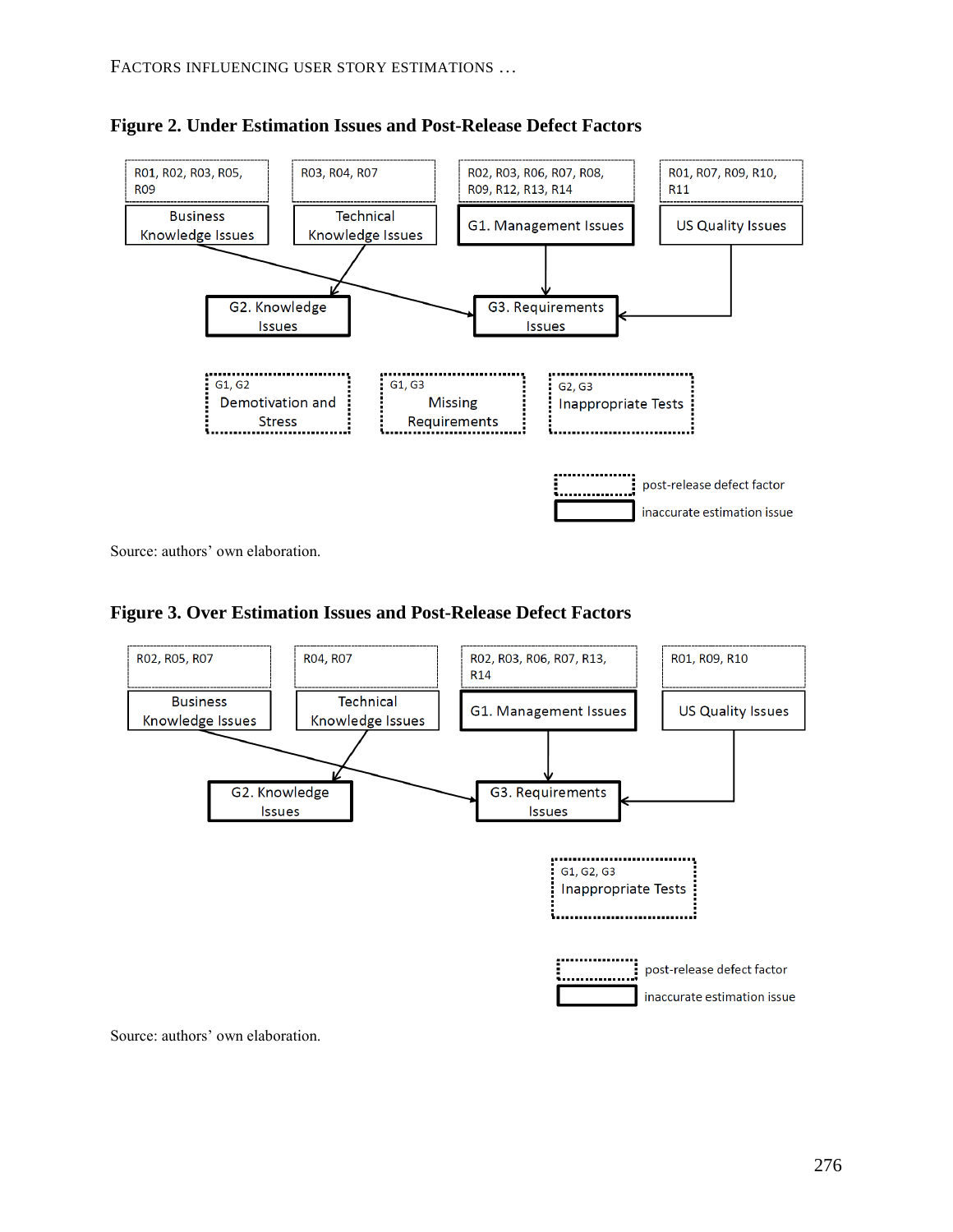Our findings, in fact, are similar to Lederer and Prasad (Lederer and Prasad, 1995), but in contrary to them, we do not think that, on the level of sprint planning, the politic issues influence estimates of US. The reason behind it is following | developers who are responsible for estimating US focus rather on technical and domain related aspects rather than on organisational issues or political perspective of the venture.

## *Consequences of Inaccurate Estimations*

Inaccurate estimate of US may results in post-release defects [\(](#page-7-1)

[Table](#page-7-1) *3*). For each estimation outcome, base on interview results, we defined and described post-release defect factors. Post-release defect factors in case of underestimated US:

- *Demotivation and stress* in general, defects often results from the programmer's fatigue. It often results in working days being longer than 8 hours or the need for working at weekends which increases the probability of system defects. Working under pressure, without keeping deadline de-motivates the team. Developers do not focus on continuous improvement aspects like continuous refactoring, continuous integration, and continuous feedback. As a result, the team creates incurring technical debt, which will manifest itself in the consecutive US. Developers do not fulfill Definition of Done and avoid the communication with external partners as well as inside the group.
- *Missing requirements* working under pressure, from the both PO and the developments team perspective, increases the possibility of omitting requirement or boundary condition. If there is no time for proper discussion than the needs will not crystallise during the sprint. Missing requirements will be probably identified first on the production environment by end users.
- *Inappropriate tests* approaching sprint end deadline results in inaccurate xUnit, end-2-end or integration tests or omission of such. The aim of agile software development techniques is the increased release frequency. Lack of appropriate regular testing, in short term period, will lead to post-release defects. xUnit tests, which have low mutation score (Madeyski 2007, Madeyski, Radyk 2010) or poor code coverage, will result in an inability to refactor the code and thus create incurring technical debt.

Post-release defect factor in case of overestimated US: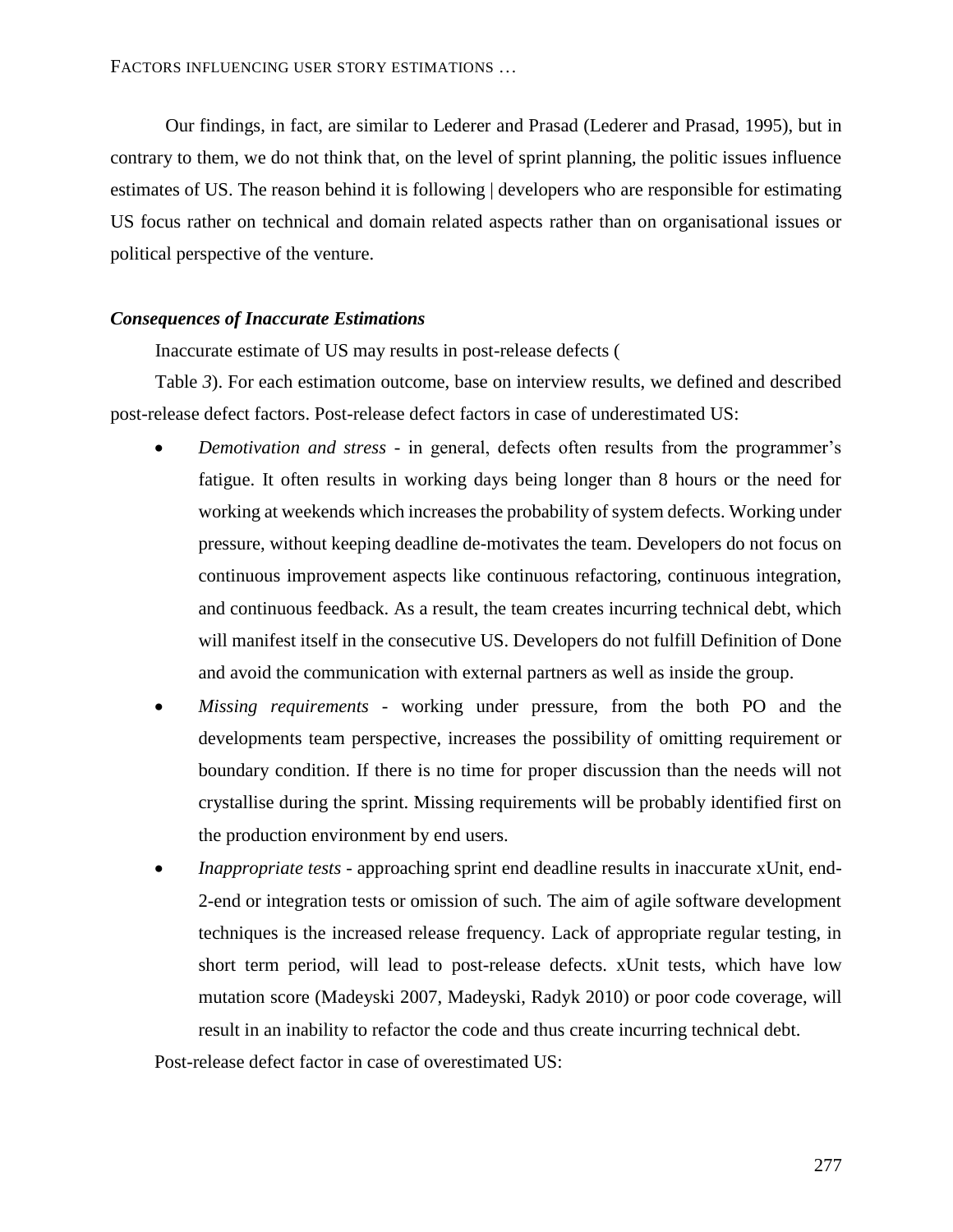*Inappropriate tests* - overestimated US are in most cases less dangerous, and, in general, do not cause post-release defects. It happens, however, that overestimation occurred as a result of skipping certain activities such as tests, design and code reviews, etc. Such an omission of vital activities (from the point of view of quality assurance and engineering techniques, particularly in agile ventures) may result in production defects.

Overestimated US, to some extent, are in most cases less dangerous, and, in general, do not cause post-release defects. Most of the survey participants saw the strong connection between underestimated US and post-release defects. On the other hand, one of the interviewed experts (P12), stated that even though the US may miss some crucial software engineering activities, in case the project has fully automated regression tests, most of the defects should be found immediately by the tests.

#### **4. Conclusions and further studies**

Most of the studies concentrate on the correctness of the project estimates. Looking at current software development trends, we observe that more and more projects are adopting the agile software development principles. The importance of the cost/effort estimates moves from the complete project perspective into the sprint level.

We conducted the interview with 12 IT professionals with proven agile expertise. We collected the reasons of inaccurate US estimation. We analysed their findings and tried to identify the estimation outcomes on the level of single US.

We identified, for both under and over estimated US, leading reasons of in-accurate estimation. In both cases we found three major groups: management issues, knowledge issues and requirements issues. Our surveys suggest that there are post-release defect factors that are directly related to inaccurate estimates. We find, that in the case of underestimated US, major role may play demotivation and stress, missing requirements and inappropriate tests. We also found that overestimated US in most cases will not cause post-release defects. Except if the team accidentally or due to lack of knowledge omits some crucial software engineering activities.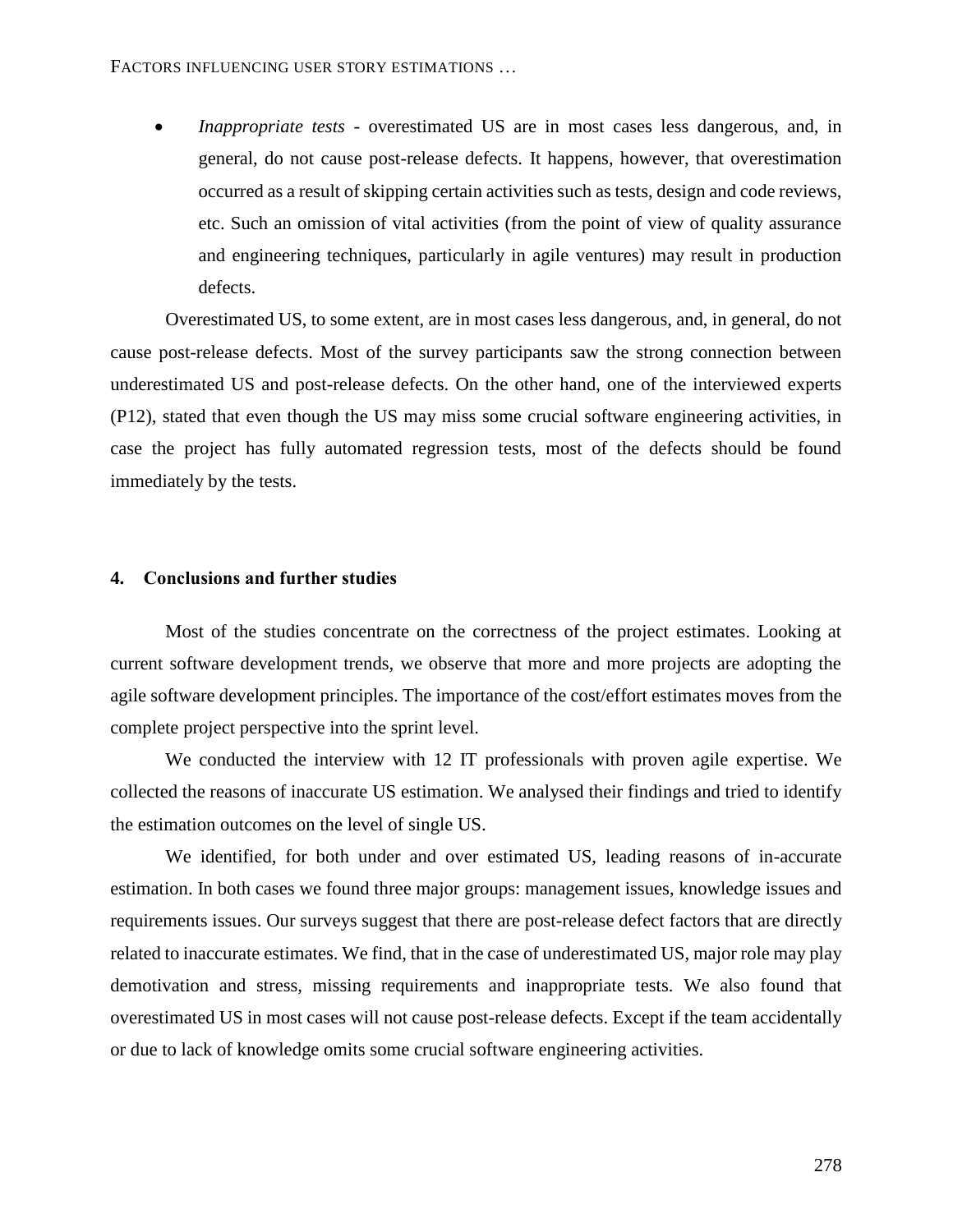FACTORS INFLUENCING USER STORY ESTIMATIONS …

Knowing the potential connection between the inaccurate estimation and post-release defects, further research will be focused on the development of new process metrics, based on inaccurate estimation and useful in software defect prediction. We are currently conducting a large in-depth analysis of an industrial software project. Preliminary results suggest that new, estimation based metrics may improve software defect prediction models in agile settings.

## **Bibliography**

Ambler S. (2002), Agile modeling: Effective practices for eXtreme programming and the unified process, John Wiley & Sons, Inc., New York.

Børte K., Ludvigsen S.R., Mørch A. I. (2012), The role of social interaction in software effort estimation: Unpacking the magic step between reasoning and decision-making. Information and Software Technology.

Brooks J., Frederick, P. (1987), No silver bullet essence and accidents of software engineering. Computer.

Buenen M., Walgude A. (2016). World quality report 2015-2016, 7<sup>th</sup> edition, Technical report, Sogeti and HP, Capgemini.

Caminer D.T. (1958), - and how to avoid them, "The Computer Journal", vol. 1 no. 1, pp. 11-14.

Cohn M. (2004), User stories applied: For agile software development, Addison Wesley Longman Publishing Co., Inc., Redwood City.

Lang M., Conboy K., Keaveney S. (2011), Cost estimation in agile software development projects, in: Information Systems development, reflections, challenges and new directions [Proceedings of ISD 2011, Heriot-Watt University, Edinburgh, Scotland, UK, August 24 - 26, 2011], pp. 689-706.

Lederer A.L., Prasad J. (1995), Perceptual congruence and systems development cost estimation, "Information Resource Management", vol. 8 no. 4, pp. 17-28.

Liskin O., Pham R., Kiesling S., Schneider K. (2014), Agile processes in software engineering and extreme programming: 15th International Conference, XP 2014, Rome, Italy, May 26-30, 2014. Proceedings, chapter: Why we need a granularity concept for user stories, pp.110-125.

Madeyski L. (2007), On the effects of pair programming on thoroughness and fault-finding effectiveness of unit tests, in: eds. Munch, J. Abrahamsson, P., eds, "Product-Focused Software Process Improvement", vol. 4589 of LNCS, pp. 207-221.

Madeyski L., Radyk N. (2010), Judy-a mutation testing tool for Java. Software, "IET", vol. 4 no. 1, pp. 32-42.

Majchrzak M., Stilger L. (2015), Experience report: Introducing Kanban into automotive software project, in: eds. Kosiuczenko P., Śmiałek M., From requirements to software: Research and practice, Scientific Papers of the Polish Information Processing Society Scientific Council, pp. 15-32.

Majchrzak M., Stilger L., Matczak M. (2014), Working with agile in a distributed environment, in: eds. Madeyski L. Ochodek M., Software engineering from research and practice perspective, Scientific Papers of the Polish Information Processing Society Scientific Council, pp. 41-54.